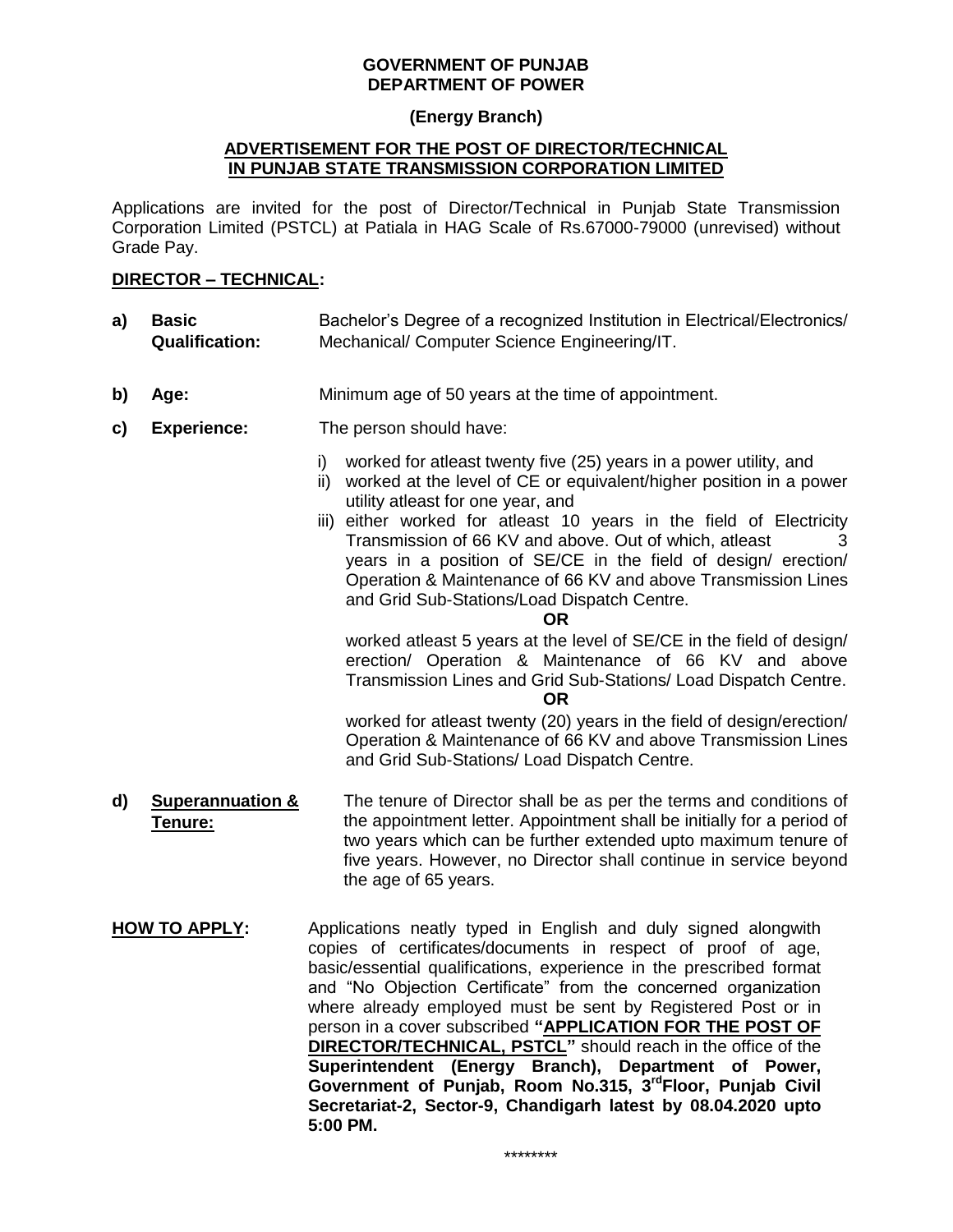# **APPLICATION FORM FOR THE POST OF DIRECTOR/TECHNICAL IN PSTCL**

## **(Through Proper Channel, except candidates from the Private sector)**

- **1.** Name of the post applied for:
- **2. (a)** Applicant's Name (as per official records Mr./Mrs./Ms.):
	- **(b)** Designation of the Applicant (in full):
	- **(c)** Name of the Company:
	- **(d)** Category as per Employment Status: (Please Tick as applicable)

Officer of a CPSE/Central Government/Armed Forces of the Union/All India Services/SPSE/Private Sector

- **(e)** Office Address:
- **(f)** Address for communication:
- **3.** Telephone No. Office:\_\_\_\_\_\_\_\_\_\_\_\_ Residence \_\_\_\_\_\_\_\_\_\_Mobile No.\_\_\_\_\_\_\_\_\_\_ E-Mail  $ID:$
- **4.** Date of Birth (DD/MM/YY):
- **5. (i)** Educational/Professional Qualification:

| Sr.<br>No. | Qualification* | Name of<br><b>Institution</b> | Period<br>οf<br><b>Study</b> | <b>Tick the relevant</b>   |                |               | <b>Self-Declaration Whether meets</b><br>the eligibility qualification<br>requirement |                  |              |
|------------|----------------|-------------------------------|------------------------------|----------------------------|----------------|---------------|---------------------------------------------------------------------------------------|------------------|--------------|
|            |                |                               |                              | <b>Full</b><br><b>Time</b> | Correspondence | <b>Degree</b> | <b>Mandatory</b>                                                                      | <b>Desirable</b> | <b>Other</b> |
|            |                |                               |                              |                            |                |               |                                                                                       |                  |              |

\*Should be exactly as per Degree/Certificate issued by the University.

| (ii) | Postings held during the last 25 years: |  |
|------|-----------------------------------------|--|
|      |                                         |  |

| Sr.<br>No. | Complete<br><b>Designation &amp;</b><br><b>Place of</b><br>posting* | Name of the<br>Organization | Pav<br>Scale** | <b>Period</b> | Reporting<br>to<br><b>Designation</b> | Does it meet the<br>mandatory<br>experience<br>requirement,<br>with reason |
|------------|---------------------------------------------------------------------|-----------------------------|----------------|---------------|---------------------------------------|----------------------------------------------------------------------------|
|            |                                                                     |                             |                |               |                                       |                                                                            |

\*Should be exactly as per specific office order issued by the CPSE/Ministry/SPSE/Employer \*\*Private Sector-CTC/remuneration/emoluments drawn

NB: the positions should be indicated in order of the most recent assignments.